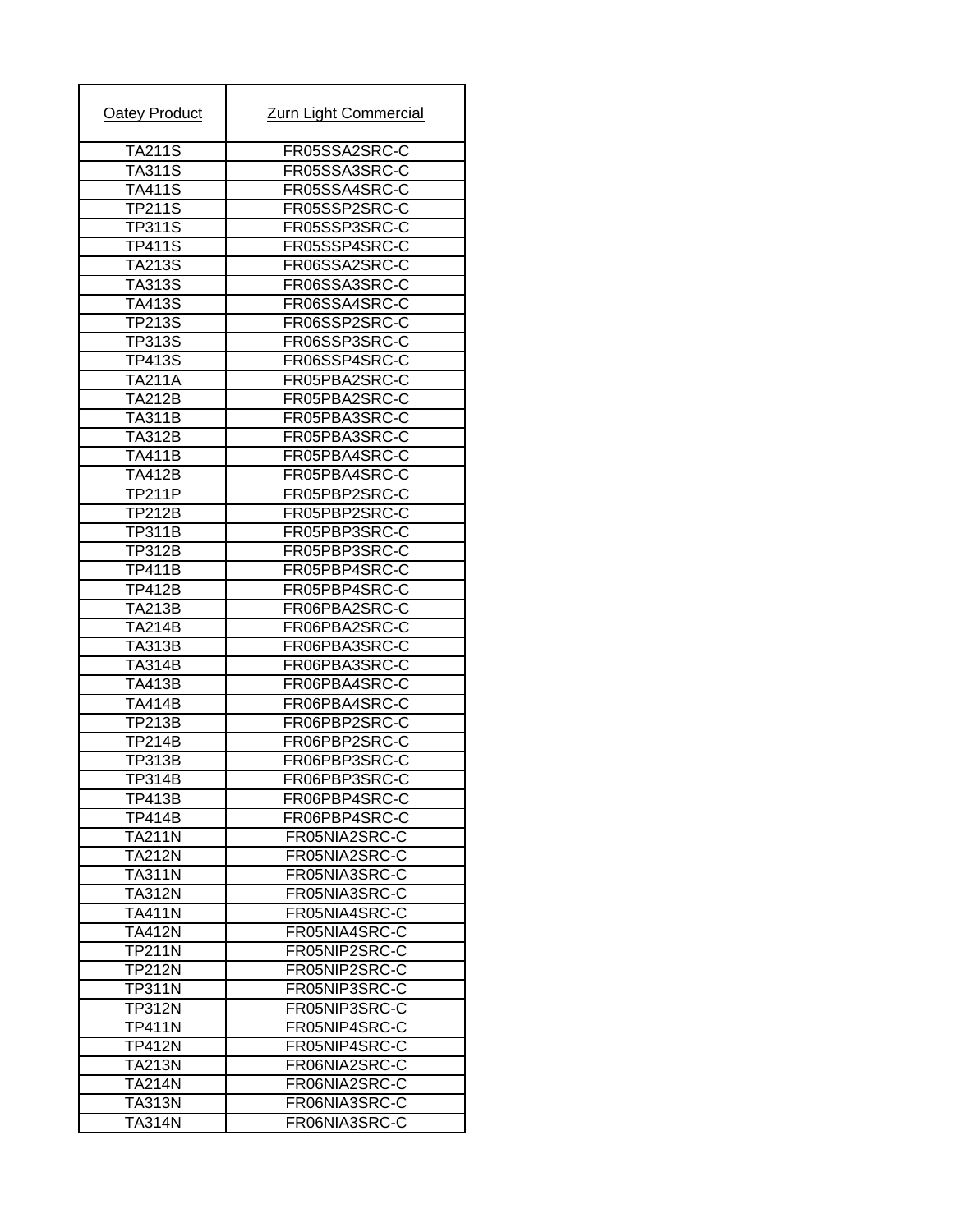| TA413N        | FR06NIA4SRC-C                        |
|---------------|--------------------------------------|
| TA414N        | FR06NIA4SRC-C                        |
| <b>TP213N</b> | FR06NIP2SRC-C                        |
| <b>TP214N</b> | FR06NIP2SRC-C                        |
| <b>TP313N</b> | FR06NIP3SRC-C                        |
| <b>TP314N</b> | FR06NIP3SRC-C                        |
| <b>TP413N</b> | FR06NIP4SRC-C                        |
| <b>TP414N</b> | FR06NIP4SRC-C                        |
| <b>TA211C</b> | FR05CPA2SRC-C                        |
| <b>TA212C</b> | FR05CPA2SRC-C                        |
| <b>TA311C</b> | FR05CPA3SRC-C                        |
| <b>TA312C</b> | FR05CPA3SRC-C                        |
| <b>TA411C</b> | FR05CPA4SRC-C                        |
| <b>TA412C</b> | FR05CPA4SRC-C                        |
| TP211C        | FR05CPP2SRC-C                        |
| TP212C        | FR05CPP2SRC-C                        |
| <b>TP311C</b> | FR05CPP3SRC-C                        |
| <b>TP312C</b> | FR05CPP3SRC-C                        |
| <b>TP411C</b> | FR05CPP4SRC-C                        |
| <b>TP412C</b> | FR05CPP4SRC-C                        |
| 72012         | FR05SSP2S-C                          |
|               | FR05SSA2S-C                          |
| 82012         |                                      |
| 72022         | FR05PBP2S-C                          |
| 82022         | FR05PBA2S-C                          |
| 72052         | FR05NIP2S-C                          |
| 82052         | FR05NIA2S-C                          |
| 72082         | FR05CPP2S-C                          |
| 82082         | FR05CPA2S-C                          |
| 72013         | FR05SSP3S-C                          |
| 82013         | FR05SSA3S-C                          |
| 72023         | FR05PBP3S-C                          |
| 82023         | FR05PBA3S-C                          |
| 72053         | FR05NIP3S-C                          |
| 82053         | FR05NIA3S-C                          |
| 72083         | FR05CPP3S-C                          |
| 82083         | FR05CPA3S-C                          |
| 72014         | FR05SSP4S-C                          |
| 82014         | FR05SSA4S-C                          |
| 72024         | FR05PBP4S-C                          |
| 82024         | FR05PBA4S-C                          |
| 72054         | FR05NIP4S-C                          |
| 82054         | FR05NIA4S-C                          |
| 72084         | FR05CPP4S-C                          |
| 82084         | FR05CPA4S-C                          |
| 72016         | <b>Contact Zurn Customer Service</b> |
| 82016         | <b>Contact Zurn Customer Service</b> |
| 72026         | <b>Contact Zurn Customer Service</b> |
| 82026         | <b>Contact Zurn Customer Service</b> |
| 72056         | <b>Contact Zurn Customer Service</b> |
| 82056         | <b>Contact Zurn Customer Service</b> |
| 72086         | <b>Contact Zurn Customer Service</b> |
|               | Contact Zurn Customer Service        |
| 82086         |                                      |
| 72032         | FR05PBP2S-C                          |
| 82032         | FR05PBA2S-C                          |
| 72062         | FR05NIP2S-C                          |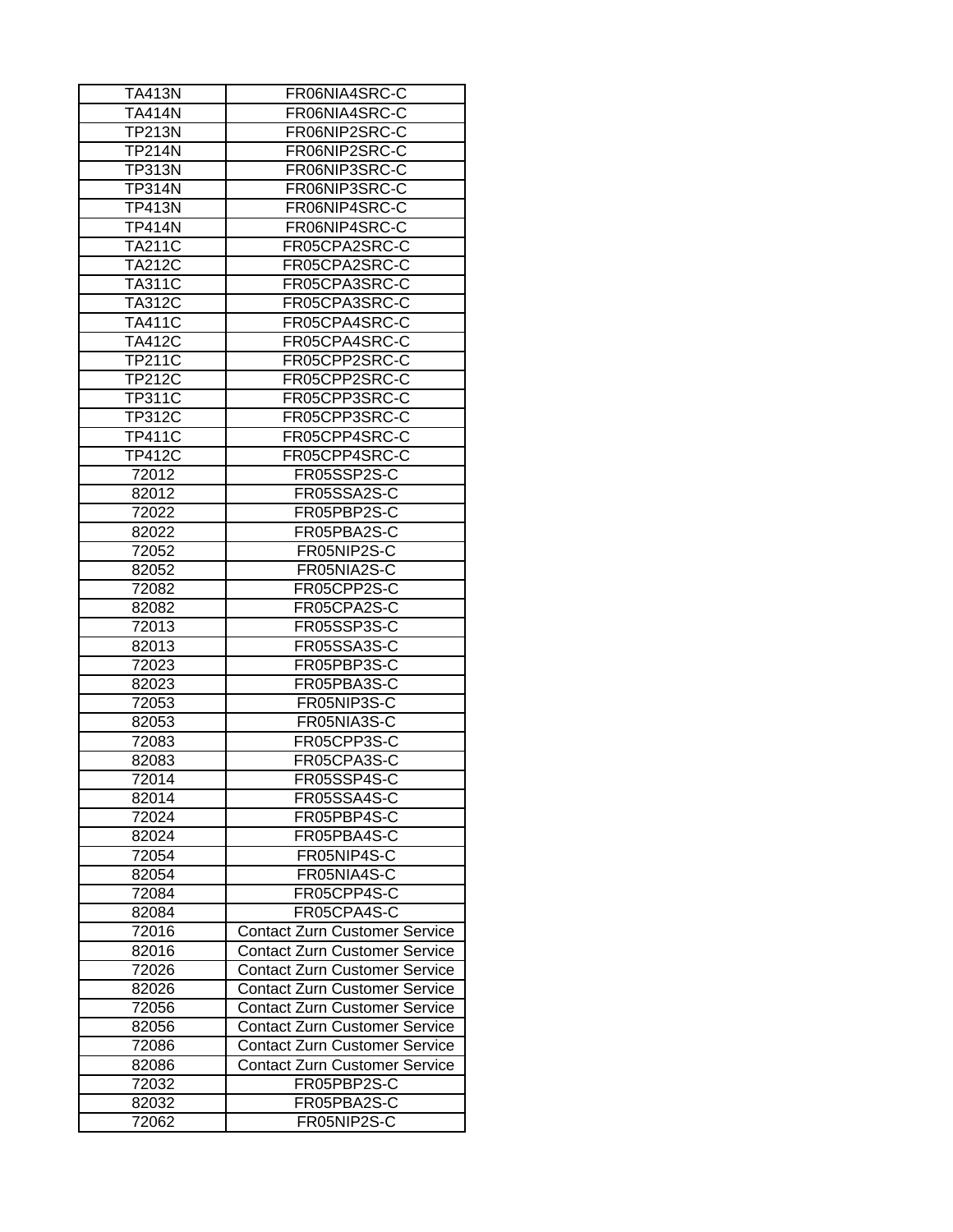| 82062             | FR05NIA2S-C                          |
|-------------------|--------------------------------------|
| 72092             | FR05CPP2S-C                          |
| 82092             | FR05CPA2S-C                          |
| 72033             | FR05PBP3S-C                          |
| 82033             | FR05PBA3S-C                          |
| 72063             | FR05NIP3S-C                          |
| 82063             | FR05NIA3S-C                          |
| 72093             | FR05CPP3S-C                          |
| 82093             | FR05CPA3S-C                          |
| 72034             | FR05PBP4S-C                          |
| 82034             | FR05PBA4S-C                          |
| 72064             | FR05NIP4S-C                          |
| 82064             | FR05NIA4S-C                          |
| 72094             | FR05CPP4S-C                          |
| 82094             | FR05CPA4S-C                          |
| 72036             | <b>Contact Zurn Customer Service</b> |
| 82036             | <b>Contact Zurn Customer Service</b> |
| 72066             | <b>Contact Zurn Customer Service</b> |
| 82066             | <b>Contact Zurn Customer Service</b> |
| 72096             | <b>Contact Zurn Customer Service</b> |
| 82096             | <b>Contact Zurn Customer Service</b> |
| 72042             | FS05PBP2S-C                          |
| 82042             | FS05PBA2S-C                          |
| 72072             | FS05NIP2S-C                          |
| 82072             | FS05NIA2S-C                          |
| 72102             | FS05CPP2S-C                          |
| 82102             | FS05CPA2S-C                          |
| 72043             | FS05PBP3S-C                          |
| 82043             | FS05PBA3S-C                          |
| 72073             | FS05NIP3S-C                          |
| 82073             | FS05NIA3S-C                          |
| 72103             | FS05CPP3S-C                          |
| 82103             | FS05CPA3S-C                          |
| 72044             | FS05PBP4S-C                          |
| 82044             | FS05PBA4S-C                          |
|                   |                                      |
| 72074             | FS05NIP4S-C                          |
| 82074             | FS05NIA4S-C                          |
| 72104             | FS05CPP4S-C                          |
| 82104             | FS05CPA4S-C                          |
| 72046             | <b>Contact Zurn Customer Service</b> |
| 82046             | <b>Contact Zurn Customer Service</b> |
| 72076             | <b>Contact Zurn Customer Service</b> |
| 82076             | <b>Contact Zurn Customer Service</b> |
| 72106             | <b>Contact Zurn Customer Service</b> |
| 82106             | <b>Contact Zurn Customer Service</b> |
| $\frac{1}{72112}$ | FR06SSP2S-C                          |
| 82112             | FR06SSA2S-C                          |
| 72122             | FR06PBP2S-C                          |
| 82122             | FR06PBA2S-C                          |
| 72152             | FR06NIP2S-C                          |
| 82152             | FR06NIA2S-C                          |
| 72182             | <b>Contact Zurn Customer Service</b> |
| 82182             | <b>Contact Zurn Customer Service</b> |
| 72113             | FR06SSP3S-C                          |
| 82113             | FR06SSA3S-C                          |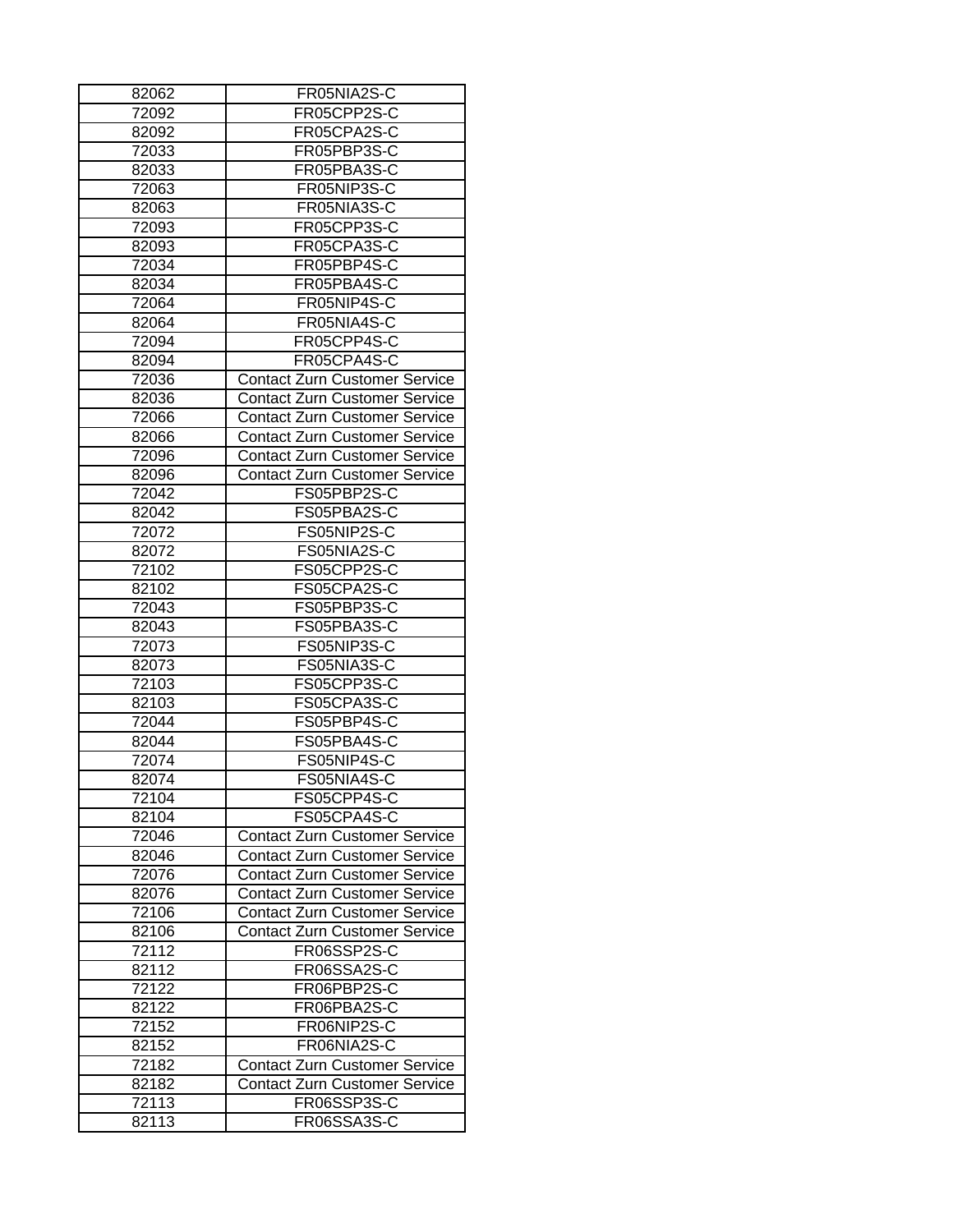| 72123              | FR06PBP3S-C                          |
|--------------------|--------------------------------------|
| 82123              | FR06PBA3S-C                          |
| 72153              | FR06NIP3S-C                          |
| 82153              | FR06NIA3S-C                          |
| 72183              | <b>Contact Zurn Customer Service</b> |
| 82183              | <b>Contact Zurn Customer Service</b> |
| $7211\overline{4}$ | FR06SSP4S-C                          |
| 82114              | FR06SSA4S-C                          |
| 72124              | FR06PBP4S-C                          |
| 82124              | FR06PBA4S-C                          |
| 72154              | FR06NIP4S-C                          |
| 82154              | FR06NIA4S-C                          |
| 72184              | <b>Contact Zurn Customer Service</b> |
| 82184              | <b>Contact Zurn Customer Service</b> |
| 72116              | <b>Contact Zurn Customer Service</b> |
| 82116              | <b>Contact Zurn Customer Service</b> |
| 72126              | <b>Contact Zurn Customer Service</b> |
| 82126              | <b>Contact Zurn Customer Service</b> |
| 72156              | <b>Contact Zurn Customer Service</b> |
| 82156              |                                      |
|                    | <b>Contact Zurn Customer Service</b> |
| 72186              | <b>Contact Zurn Customer Service</b> |
| 82186              | <b>Contact Zurn Customer Service</b> |
| 72132              | FR06PBP2S-C                          |
| 82132              | FR06PBA2S-C                          |
| 72162              | FR06NIP2S-C                          |
| 82162              | FR06NIA2S-C                          |
| 72192              | <b>Contact Zurn Customer Service</b> |
| 82192              | <b>Contact Zurn Customer Service</b> |
| 72133              | FR06PBP3S-C                          |
| 82133              | FR06PBA3S-C                          |
| 72163              | FR06NIP3S-C                          |
| 82163              | FR06NIA3S-C                          |
| 72193              | <b>Contact Zurn Customer Service</b> |
| 82193              | <b>Contact Zurn Customer Service</b> |
| 72134              | FR06PBP4S-C                          |
| 82134              | FR06PBA4S-C                          |
| 72164              | FR06NIP4S-C                          |
| 82164              | FR06NIA4S-C                          |
| 72194              | <b>Contact Zurn Customer Service</b> |
| 82194              | <b>Contact Zurn Customer Service</b> |
| 72136              | Contact Zurn Customer Service        |
| 82136              | <b>Contact Zurn Customer Service</b> |
| 72166              | <b>Contact Zurn Customer Service</b> |
| 82166              | <b>Contact Zurn Customer Service</b> |
| 72196              | <b>Contact Zurn Customer Service</b> |
| 82196              | <b>Contact Zurn Customer Service</b> |
| 72142              | FS06PBP2S-C                          |
| 82142              | FS06PBA2S-C                          |
| 72172              | FS06NIP2S-C                          |
| 82172              | FS06NIA2S-C                          |
| 72202              | <b>Contact Zurn Customer Service</b> |
|                    |                                      |
| 82202              | <b>Contact Zurn Customer Service</b> |
| 72143              | FS06PBP3S-C                          |
| 82143              | FS06PBA3S-C                          |
| 72173              | FS06NIP3S-C                          |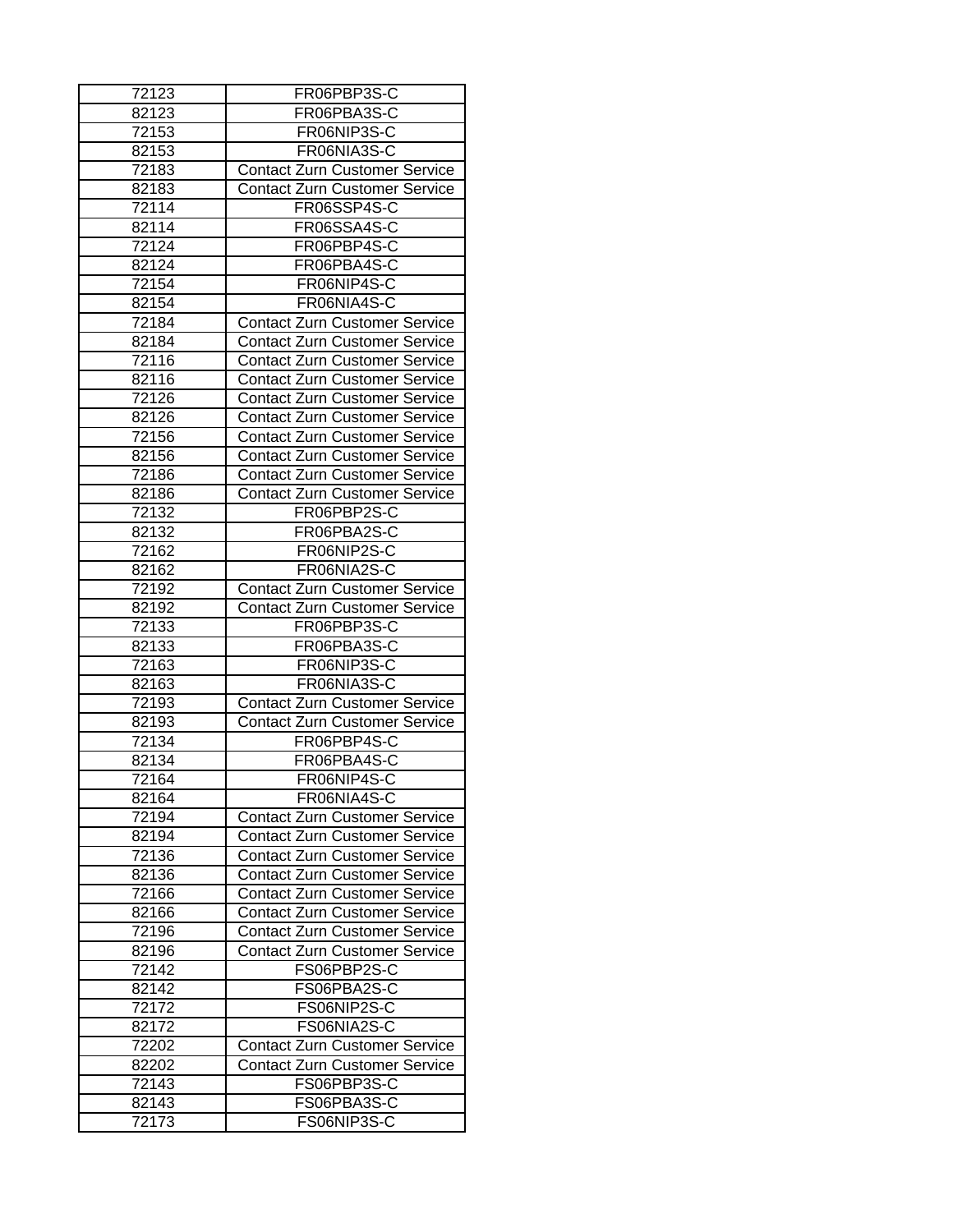| 82173 | FS06NIA3S-C                          |
|-------|--------------------------------------|
| 72203 | <b>Contact Zurn Customer Service</b> |
| 82203 | <b>Contact Zurn Customer Service</b> |
| 72144 | FS06PBP4S-C                          |
| 82144 | FS06PBA4S-C                          |
| 72174 | FS06NIP4S-C                          |
| 82174 | FS06NIA4S-C                          |
| 72204 | <b>Contact Zurn Customer Service</b> |
| 82204 | <b>Contact Zurn Customer Service</b> |
| 72146 | <b>Contact Zurn Customer Service</b> |
| 82146 | <b>Contact Zurn Customer Service</b> |
| 72176 | <b>Contact Zurn Customer Service</b> |
| 82176 | <b>Contact Zurn Customer Service</b> |
| 72206 | Contact Zurn Customer Service        |
| 82206 | <b>Contact Zurn Customer Service</b> |
| 72312 | FR05NIP2S-CI                         |
| 82312 | FR05NIA2S-CI                         |
| 72332 | FR06NIP2S-CI                         |
|       | FR06NIA2S-CI                         |
| 82332 | FR08NIP2S-CI                         |
| 72352 |                                      |
| 82352 | FR08NIA2S-CI                         |
| 72372 | FR10NIP2S-CI                         |
| 82372 | FR10NIA2S-CI                         |
| 72322 | FR05CPP2S-CI                         |
| 82322 | FR05CPA2S-CI                         |
| 72342 | <b>Contact Zurn Customer Service</b> |
| 82342 | <b>Contact Zurn Customer Service</b> |
| 72362 | <b>Contact Zurn Customer Service</b> |
| 82362 | <b>Contact Zurn Customer Service</b> |
| 72382 | <b>Contact Zurn Customer Service</b> |
| 82382 | <b>Contact Zurn Customer Service</b> |
| 72313 | FR05NIP3S-CI                         |
| 82313 | FR05NIA3S-CI                         |
| 72333 | FR06NIP3S-CI                         |
| 82333 | FR06NIA3S-CI                         |
| 72353 | FR08NIP3S-CI                         |
| 82353 | FR08NIA3S-CI                         |
| 72373 | FR10NIP3S-CI                         |
| 82373 | FR10NIA3S-CI                         |
| 72323 | FR05CPP3S-CI                         |
| 82323 | FR05CPA3S-CI                         |
| 72343 | <b>Contact Zurn Customer Service</b> |
| 82343 | <b>Contact Zurn Customer Service</b> |
| 72363 | <b>Contact Zurn Customer Service</b> |
| 82363 | <b>Contact Zurn Customer Service</b> |
| 72383 | <b>Contact Zurn Customer Service</b> |
| 82383 | <b>Contact Zurn Customer Service</b> |
| 72314 | FR05NIP4S-CI                         |
| 82314 | FR05NIA4S-CI                         |
| 72334 | FR06NIP4S-CI                         |
| 82334 | FR06NIA4S-CI                         |
| 72354 | FR08NIP4S-CI                         |
| 82354 | FR08NIA4S-CI                         |
|       |                                      |
| 72374 | FR10NIP4S-CI                         |
| 82374 | FR10NIA4S-CI                         |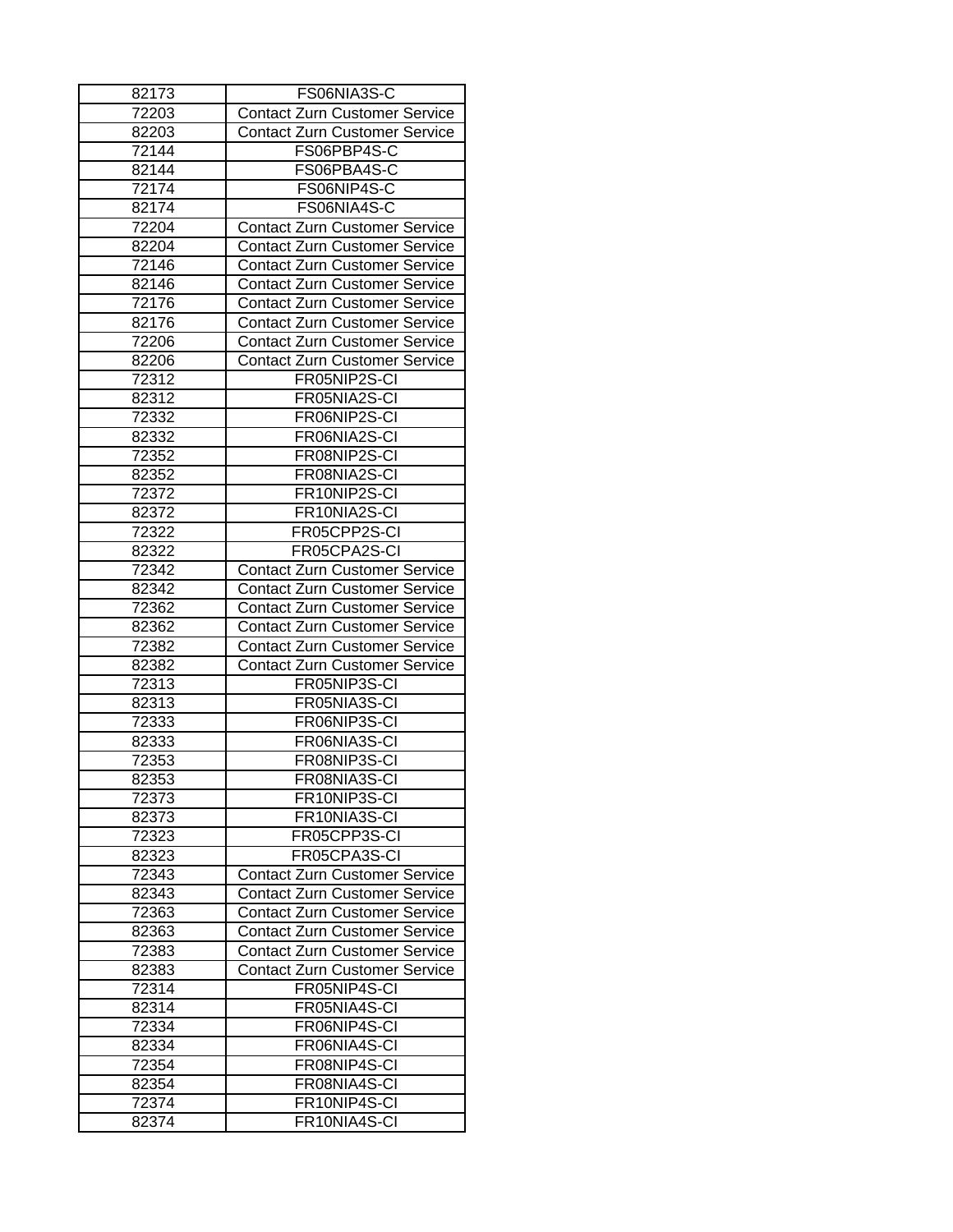| 72324 | FR05CPP4S-CI                         |
|-------|--------------------------------------|
| 82324 | FR05CPA4S-CI                         |
| 72344 | <b>Contact Zurn Customer Service</b> |
| 82344 | <b>Contact Zurn Customer Service</b> |
| 72364 | <b>Contact Zurn Customer Service</b> |
| 82364 | <b>Contact Zurn Customer Service</b> |
| 72384 | <b>Contact Zurn Customer Service</b> |
| 82384 | <b>Contact Zurn Customer Service</b> |
| 72316 | <b>Contact Zurn Customer Service</b> |
| 82316 | <b>Contact Zurn Customer Service</b> |
| 72336 | <b>Contact Zurn Customer Service</b> |
| 82336 | <b>Contact Zurn Customer Service</b> |
| 72356 | <b>Contact Zurn Customer Service</b> |
| 82356 | <b>Contact Zurn Customer Service</b> |
| 72376 | <b>Contact Zurn Customer Service</b> |
| 82376 | <b>Contact Zurn Customer Service</b> |
| 72326 | <b>Contact Zurn Customer Service</b> |
| 82326 | <b>Contact Zurn Customer Service</b> |
| 72346 | <b>Contact Zurn Customer Service</b> |
| 82346 | <b>Contact Zurn Customer Service</b> |
| 72366 | <b>Contact Zurn Customer Service</b> |
| 82366 | <b>Contact Zurn Customer Service</b> |
| 72386 | <b>Contact Zurn Customer Service</b> |
| 82386 | <b>Contact Zurn Customer Service</b> |
| 72272 | FS05NIP2S-CI                         |
| 82272 | FS05NIA2S-CI                         |
| 72292 | FS06NIP2S-CI                         |
| 82292 | FS06NIA2S-CI                         |
| 72282 | FS05CPP2S-CI                         |
| 82282 | FS05CPA2S-CI                         |
| 72302 | FS05SSP2S-CI                         |
| 82302 | FS05SSA2S-CI                         |
| 72273 | FS05NIP3S-CI                         |
| 82273 | FS05NIA3S-CI                         |
| 72293 | FS06NIP3S-CI                         |
| 82293 | FS06NIA3S-CI                         |
| 72283 | FS05CPP3S-CI                         |
| 82283 | FS05CPA3S-CI                         |
| 72303 | FS05CPP3S-CI                         |
| 82303 | FS05CPA3S-CI                         |
| 72274 | FS05NIP4S-CI                         |
| 82274 | FS05NIA4S-CI                         |
| 72294 | FS06NIP4S-CI                         |
| 82294 | FS06NIA4S-CI                         |
| 72284 | FS05CPP4S-CI                         |
| 82284 | FS05CPA4S-CI                         |
|       | FS05CPP4S-CI                         |
| 72304 | FS05CPA4S-CI                         |
| 82304 |                                      |
| 72276 | <b>Contact Zurn Customer Service</b> |
| 82276 | <b>Contact Zurn Customer Service</b> |
| 72296 | <b>Contact Zurn Customer Service</b> |
| 82296 | <b>Contact Zurn Customer Service</b> |
| 72286 | <b>Contact Zurn Customer Service</b> |
| 82286 | <b>Contact Zurn Customer Service</b> |
| 72306 | <b>Contact Zurn Customer Service</b> |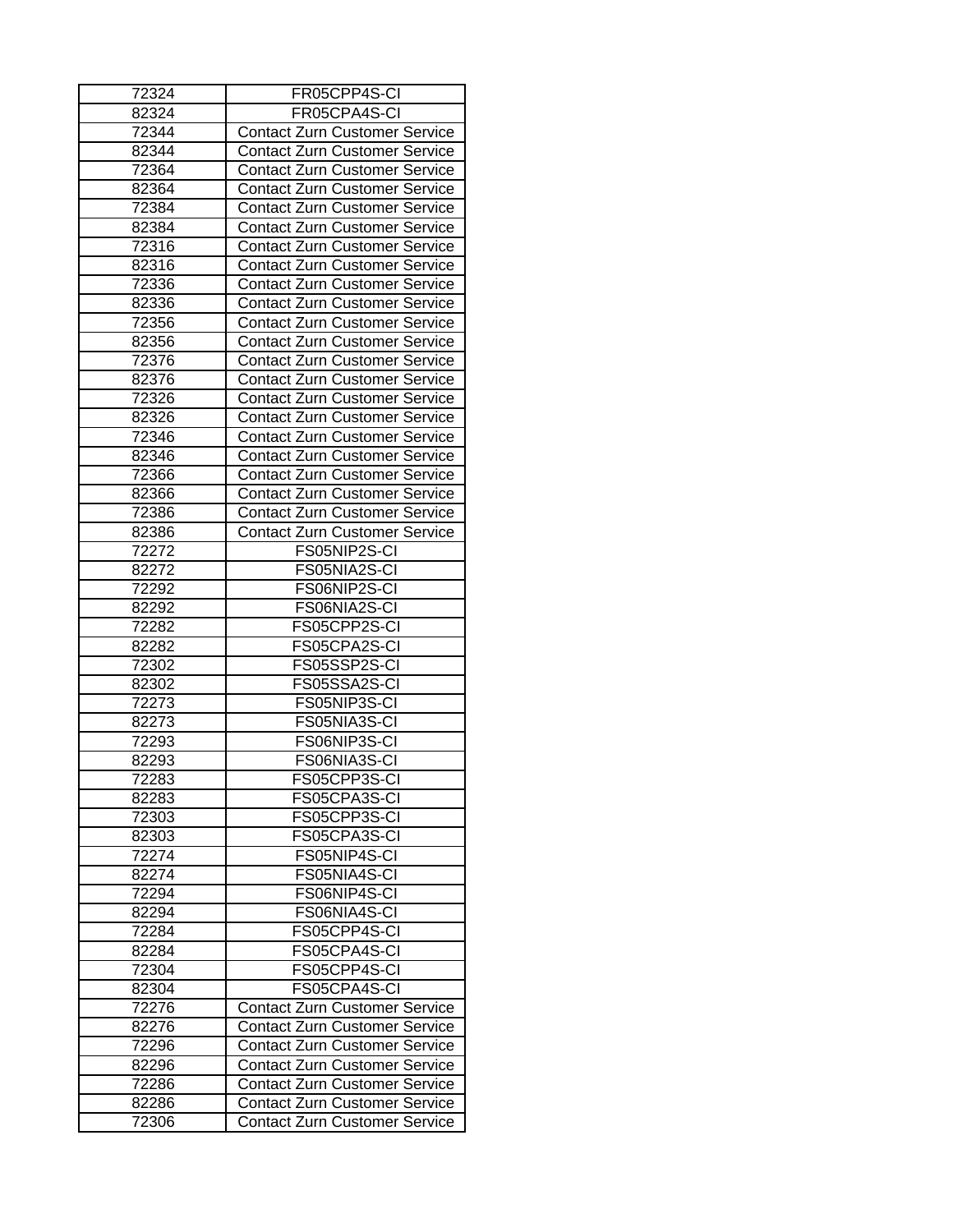| 82306 | <b>Contact Zurn Customer Service</b> |
|-------|--------------------------------------|
| 72212 | <b>Contact Zurn Customer Service</b> |
| 82212 | <b>Contact Zurn Customer Service</b> |
| 72232 | FS05NIP2S-CI                         |
| 82232 | FS05NIA2S-CI                         |
| 72252 | FS06NIP2S-CI                         |
| 82252 | FS06NIA2S-CI                         |
| 72222 | <b>Contact Zurn Customer Service</b> |
| 82222 | <b>Contact Zurn Customer Service</b> |
| 72242 | FS05CPP2S-CI                         |
| 82242 | FS05CPA2S-CI                         |
| 72262 | FS05CPP2S-CI                         |
| 82262 | FS05CPA2S-CI                         |
| 72213 | <b>Contact Zurn Customer Service</b> |
| 82213 | <b>Contact Zurn Customer Service</b> |
| 72233 | FS05NIP3S-CI                         |
| 82233 | FS05NIA3S-CI                         |
| 72253 | FS06NIP3S-CI                         |
| 82253 | FS06NIA3S-CI                         |
| 72223 | <b>Contact Zurn Customer Service</b> |
| 82223 | <b>Contact Zurn Customer Service</b> |
| 72243 | FS05CPP3S-CI                         |
| 82243 | FS05CPA3S-CI                         |
| 72263 | FS05SSP3S-CI                         |
| 82263 | FS05SSA3S-CI                         |
| 72214 | <b>Contact Zurn Customer Service</b> |
| 82214 | <b>Contact Zurn Customer Service</b> |
| 72234 | FS05NIP4S-CI                         |
| 82234 | FS05NIA4S-CI                         |
| 72254 | FS06NIP4S-CI                         |
| 82254 | FS06NIA4S-CI                         |
| 72224 | <b>Contact Zurn Customer Service</b> |
| 82224 | <b>Contact Zurn Customer Service</b> |
|       | FS05CPP4S-CI                         |
| 72244 |                                      |
| 82244 | FS05CPA4S-CI                         |
| 72264 | <b>Contact Zurn Customer Service</b> |
| 82264 | <b>Contact Zurn Customer Service</b> |
| 72216 | <b>Contact Zurn Customer Service</b> |
| 82216 | <b>Contact Zurn Customer Service</b> |
| 72236 | <b>Contact Zurn Customer Service</b> |
| 82236 | <b>Contact Zurn Customer Service</b> |
| 72256 | <b>Contact Zurn Customer Service</b> |
| 82256 | <b>Contact Zurn Customer Service</b> |
| 72226 | <b>Contact Zurn Customer Service</b> |
| 82226 | <b>Contact Zurn Customer Service</b> |
| 72246 | <b>Contact Zurn Customer Service</b> |
| 82246 | <b>Contact Zurn Customer Service</b> |
| 72266 | <b>Contact Zurn Customer Service</b> |
| 82266 | <b>Contact Zurn Customer Service</b> |
| 72017 | <b>Contact Zurn Customer Service</b> |
| 82017 | <b>Contact Zurn Customer Service</b> |
| 72027 | <b>Contact Zurn Customer Service</b> |
| 82027 | <b>Contact Zurn Customer Service</b> |
| 72057 | <b>FD2212-PVC</b>                    |
| 82057 | FD2212-ABS                           |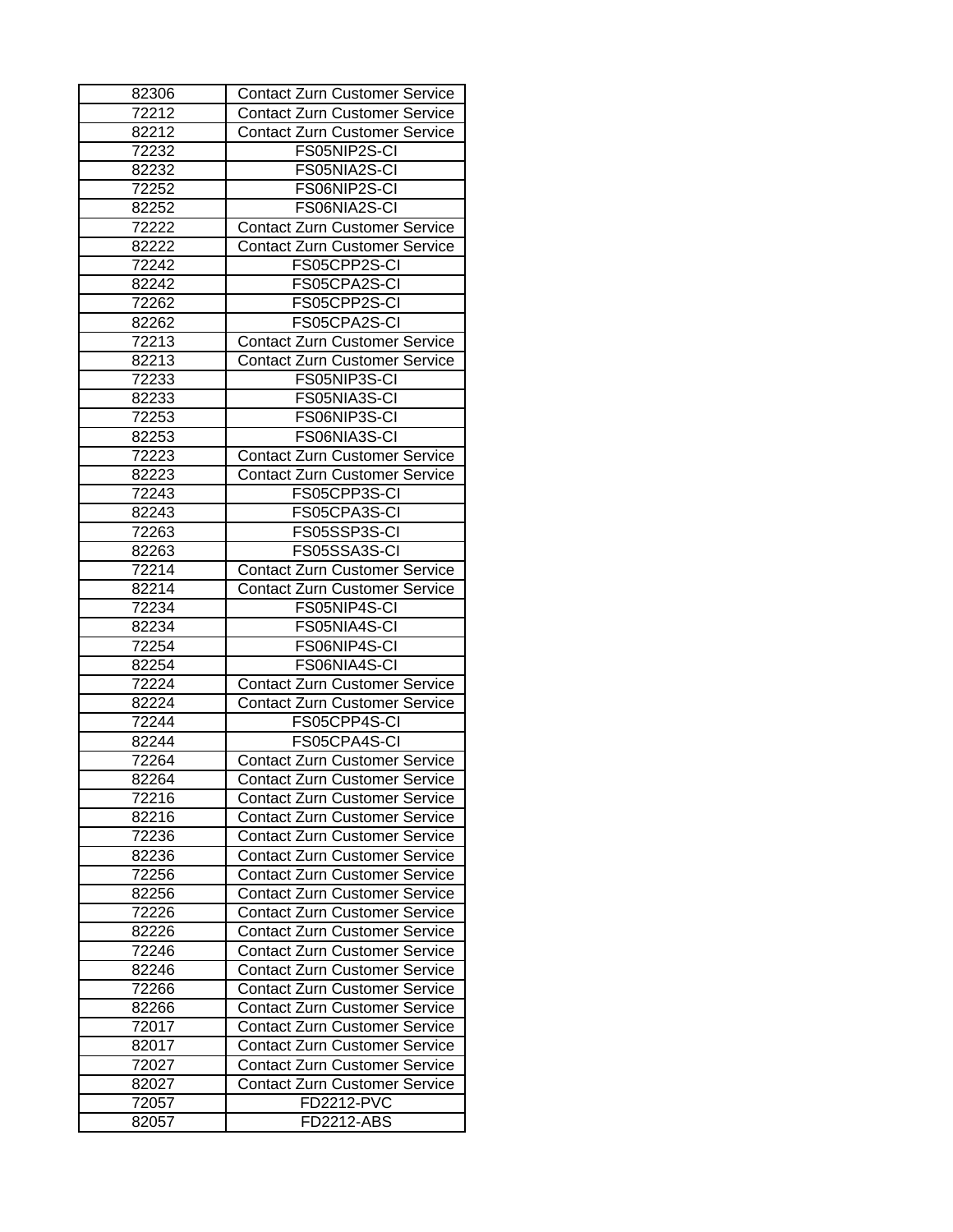| 72087 | FD2211-PVC-CP                        |
|-------|--------------------------------------|
| 82087 | FD2211-ABS-CP                        |
| 72018 | <b>Contact Zurn Customer Service</b> |
| 82018 | Contact Zurn Customer Service        |
| 72028 | <b>Contact Zurn Customer Service</b> |
| 82028 | <b>Contact Zurn Customer Service</b> |
| 72058 | FD2212-PV4                           |
| 82058 | FD2212-AB4                           |
| 72088 | FD2212-PV4-CP                        |
| 82088 | FD2212-AB4-CP                        |
| 72019 | <b>Contact Zurn Customer Service</b> |
| 82019 | <b>Contact Zurn Customer Service</b> |
| 72029 | <b>Contact Zurn Customer Service</b> |
| 82029 | <b>Contact Zurn Customer Service</b> |
| 72059 | FD2209-PV4                           |
| 82059 | FD2209-AB4                           |
| 72089 | FD2209-PV4-CP                        |
| 82089 | FD2209-AB4-CP                        |
| 72037 | <b>Contact Zurn Customer Service</b> |
| 82037 | <b>Contact Zurn Customer Service</b> |
| 72067 | <b>FD2212-PVC</b>                    |
| 82067 | FD2212-ABS                           |
| 72097 | FD2211-PVC-CP                        |
| 82097 | FD2211-ABS-CP                        |
| 72038 | <b>Contact Zurn Customer Service</b> |
| 82038 | <b>Contact Zurn Customer Service</b> |
| 72068 | FD2212-PV4                           |
| 82068 | FD2212-AB4                           |
| 72098 | FD2212-PV4-CP                        |
| 82098 | FD2212-AB4-CP                        |
| 72039 | <b>Contact Zurn Customer Service</b> |
| 82039 | <b>Contact Zurn Customer Service</b> |
| 72069 | FD2209-PV4                           |
| 82069 | FD2209-AB4                           |
|       | FD2209-PV4-CP                        |
| 72099 |                                      |
| 82099 | FD2209-AB4-CP                        |
| 72047 | <b>Contact Zurn Customer Service</b> |
| 82047 | <b>Contact Zurn Customer Service</b> |
| 72077 | FD2212-PVC-ST<br>FD2212-ABS-ST       |
| 82077 |                                      |
| 72107 | <b>Contact Zurn Customer Service</b> |
| 82107 | <b>Contact Zurn Customer Service</b> |
| 72048 | <b>Contact Zurn Customer Service</b> |
| 82048 | <b>Contact Zurn Customer Service</b> |
| 72078 | FD2212-PVC-ST                        |
| 82078 | <b>FD2212-ABS-ST</b>                 |
| 72108 | <b>Contact Zurn Customer Service</b> |
| 82108 | <b>Contact Zurn Customer Service</b> |
| 72049 | <b>Contact Zurn Customer Service</b> |
| 82049 | <b>Contact Zurn Customer Service</b> |
| 72079 | <b>Contact Zurn Customer Service</b> |
| 82079 | <b>Contact Zurn Customer Service</b> |
| 72109 | <b>Contact Zurn Customer Service</b> |
| 82109 | <b>Contact Zurn Customer Service</b> |
| 72117 | <b>Contact Zurn Customer Service</b> |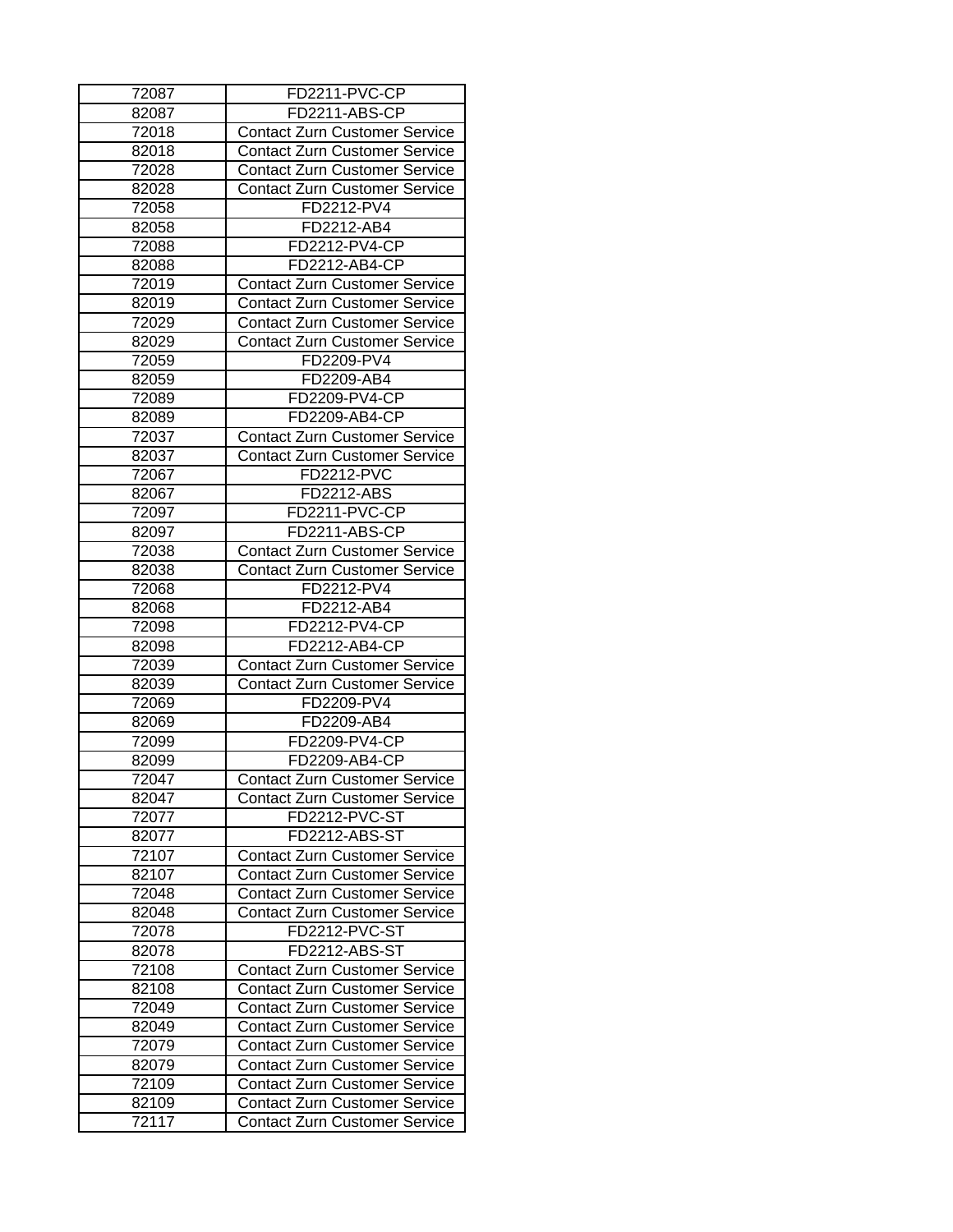| 82117 | <b>Contact Zurn Customer Service</b> |
|-------|--------------------------------------|
| 72127 | <b>Contact Zurn Customer Service</b> |
| 82127 | <b>Contact Zurn Customer Service</b> |
| 72157 | <b>FD2212-PVC</b>                    |
| 82157 | FD2212-ABS                           |
| 72187 | FD2211-PVC-CP                        |
| 82187 | FD2211-ABS-CP                        |
| 72118 | <b>Contact Zurn Customer Service</b> |
| 82118 | <b>Contact Zurn Customer Service</b> |
| 72128 | <b>Contact Zurn Customer Service</b> |
| 82128 | <b>Contact Zurn Customer Service</b> |
| 72158 | FD2212-PV4                           |
| 82158 | FD2212-AB4                           |
| 72188 | FD2212-PV4-CP                        |
| 82188 | FD2212-AB4-CP                        |
| 72119 | <b>Contact Zurn Customer Service</b> |
| 82119 | <b>Contact Zurn Customer Service</b> |
|       |                                      |
| 72129 | <b>Contact Zurn Customer Service</b> |
| 82129 | <b>Contact Zurn Customer Service</b> |
| 72159 | FD2209-PV4                           |
| 82159 | FD2209-AB4                           |
| 72189 | FD2209-PV4-CP                        |
| 82189 | FD2209-AB4-CP                        |
| 72137 | <b>Contact Zurn Customer Service</b> |
| 82137 | <b>Contact Zurn Customer Service</b> |
| 72167 | FD2212-PVC                           |
| 82167 | FD2212-ABS                           |
| 72197 | FD2211-PVC-CP                        |
| 82197 | FD2211-ABS-CP                        |
| 72138 | <b>Contact Zurn Customer Service</b> |
| 82138 | <b>Contact Zurn Customer Service</b> |
| 72168 | FD2212-PV4                           |
| 82168 | FD2212-AB4                           |
| 72198 | FD2212-PV4-CP                        |
| 82198 | FD2212-AB4-CP                        |
| 72139 | <b>Contact Zurn Customer Service</b> |
| 82139 | <b>Contact Zurn Customer Service</b> |
| 72169 | FD2209-PV4                           |
| 82169 | FD2209-AB4                           |
| 72199 | FD2209-PV4-CP                        |
| 82199 | FD2209-AB4-CP                        |
| 72147 | <b>Contact Zurn Customer Service</b> |
| 82147 | <b>Contact Zurn Customer Service</b> |
| 72177 | FD2212-PVC-ST                        |
| 82177 | <b>FD2212-ABS-ST</b>                 |
| 72207 | <b>Contact Zurn Customer Service</b> |
| 82207 | <b>Contact Zurn Customer Service</b> |
| 72148 | <b>Contact Zurn Customer Service</b> |
|       |                                      |
| 82148 | <b>Contact Zurn Customer Service</b> |
| 72178 | FD2212-PVC-ST                        |
| 82178 | FD2212-ABS-ST                        |
| 72208 | <b>Contact Zurn Customer Service</b> |
| 82208 | <b>Contact Zurn Customer Service</b> |
| 72149 | <b>Contact Zurn Customer Service</b> |
| 82149 | <b>Contact Zurn Customer Service</b> |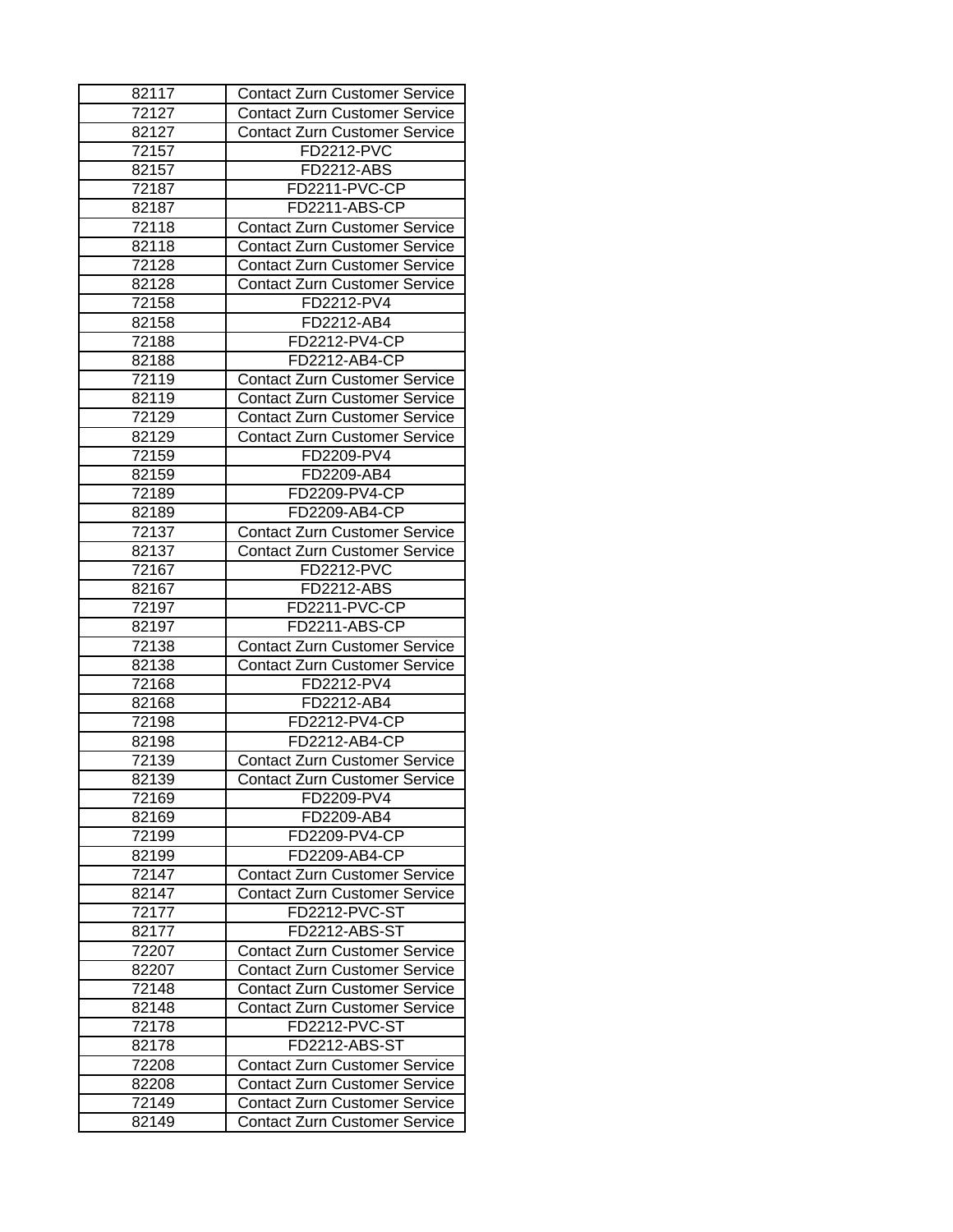| 72179 | <b>Contact Zurn Customer Service</b> |
|-------|--------------------------------------|
| 82179 | <b>Contact Zurn Customer Service</b> |
| 72209 | <b>Contact Zurn Customer Service</b> |
| 82209 | <b>Contact Zurn Customer Service</b> |
| 72217 | FD2211-PVC-ST                        |
| 82217 | FD2211-ABS-ST                        |
| 72237 | FD2211-PVC-ST                        |
| 82237 | FD2211-ABS-ST                        |
| 72257 | FD2211-PVC-ST                        |
| 82257 | FD2211-ABS-ST                        |
| 72227 | FD2211-PVC-ST-CP                     |
| 82227 | FD2211-ABS-ST-CP                     |
| 72247 | FD2211-PVC-ST-CP                     |
| 82247 | FD2211-ABS-ST-CP                     |
| 72267 | FD2211-PVC-ST-CP                     |
| 82267 | FD2211-ABS-ST-CP                     |
| 72218 | FD2211-PVC-ST                        |
| 82218 | FD2211-ABS-ST                        |
| 72238 | FD2211-PVC-ST                        |
| 82238 | FD2211-ABS-ST                        |
| 72258 | FD2211-PVC-ST                        |
| 82258 | FD2211-ABS-ST                        |
| 72228 | FD2211-PVC-ST-CP                     |
| 82228 | FD2211-ABS-ST-CP                     |
| 72248 | FD2211-PVC-ST-CP                     |
| 82248 | FD2211-ABS-ST-CP                     |
| 72268 | FD2211-PVC-ST-CP                     |
| 82268 | FD2211-ABS-ST-CP                     |
| 72219 | <b>Contact Zurn Customer Service</b> |
| 82219 | <b>Contact Zurn Customer Service</b> |
| 72239 | <b>Contact Zurn Customer Service</b> |
| 82239 | <b>Contact Zurn Customer Service</b> |
| 72259 | <b>Contact Zurn Customer Service</b> |
| 82259 | <b>Contact Zurn Customer Service</b> |
| 72229 | <b>Contact Zurn Customer Service</b> |
| 82229 | <b>Contact Zurn Customer Service</b> |
| 72249 | <b>Contact Zurn Customer Service</b> |
| 82249 | <b>Contact Zurn Customer Service</b> |
| 72269 | <b>Contact Zurn Customer Service</b> |
| 82269 | <b>Contact Zurn Customer Service</b> |
| 72277 | FD2211-PVC-ST                        |
| 82277 | FD2211-ABS-ST                        |
| 72297 | FD2211-PVC-ST                        |
| 82297 | FD2211-ABS-ST                        |
| 72287 | FD2211-PVC-ST-CP                     |
| 82287 | FD2211-ABS-ST-CP                     |
| 72307 | FD2211-PVC-ST-CP                     |
| 82307 | FD2211-ABS-ST-CP                     |
| 72278 | FD2211-PVC-ST                        |
| 82278 | FD2211-ABS-ST                        |
|       | FD2211-PVC-ST                        |
| 72298 |                                      |
| 82298 | FD2211-ABS-ST                        |
| 72288 | FD2211-PVC-ST-CP                     |
| 82288 | FD2211-ABS-ST-CP                     |
| 72308 | FD2211-PVC-ST-CP                     |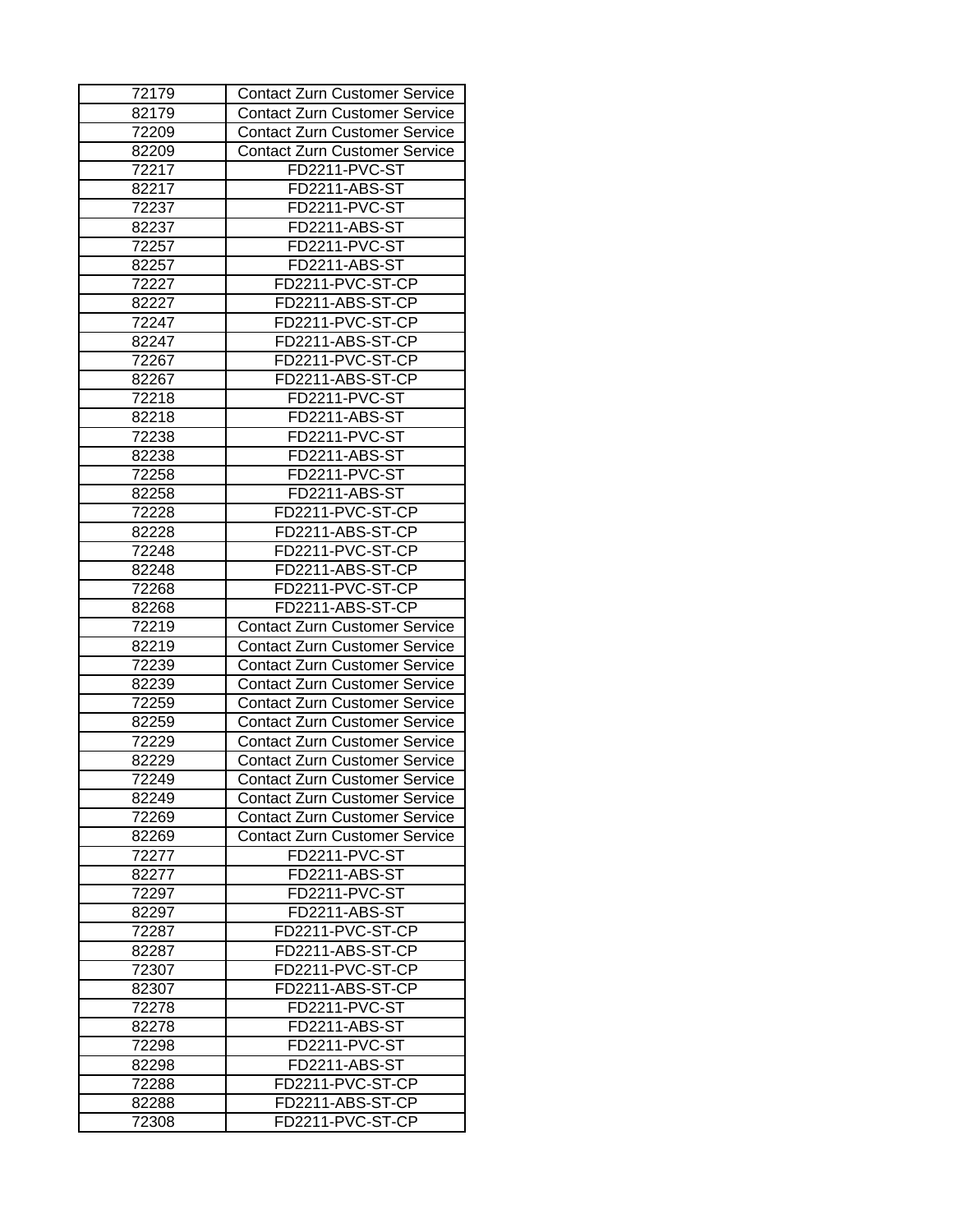| 82308 | FD2211-ABS-ST-CP                     |
|-------|--------------------------------------|
| 72279 | <b>Contact Zurn Customer Service</b> |
| 82279 | <b>Contact Zurn Customer Service</b> |
| 72290 | <b>Contact Zurn Customer Service</b> |
| 82290 | <b>Contact Zurn Customer Service</b> |
| 72289 | <b>Contact Zurn Customer Service</b> |
| 82289 | <b>Contact Zurn Customer Service</b> |
| 72309 | <b>Contact Zurn Customer Service</b> |
| 82309 | <b>Contact Zurn Customer Service</b> |
| 72317 | <b>FD2211-PVC</b>                    |
| 82317 | FD2211-ABS                           |
| 72337 | <b>FD2211-PVC</b>                    |
| 82337 | <b>FD2211-ABS</b>                    |
| 72357 | <b>Contact Zurn Customer Service</b> |
| 82357 | <b>Contact Zurn Customer Service</b> |
| 72377 | <b>Contact Zurn Customer Service</b> |
| 82377 | <b>Contact Zurn Customer Service</b> |
| 72327 | FD2211-PVC-CP                        |
| 82327 | FD2211-ABS-CP                        |
| 72347 | FD2211-PVC-CP                        |
| 82347 | FD2211-ABS-CP                        |
| 72367 | <b>Contact Zurn Customer Service</b> |
| 82367 | <b>Contact Zurn Customer Service</b> |
| 72387 | <b>Contact Zurn Customer Service</b> |
| 82387 | <b>Contact Zurn Customer Service</b> |
| 72318 | FD2210-PV4                           |
|       |                                      |
| 82318 | FD2210-AB4                           |
| 72338 | FD2210-PV4                           |
| 82338 | FD2210-AB4                           |
| 72358 | <b>Contact Zurn Customer Service</b> |
| 82358 | <b>Contact Zurn Customer Service</b> |
| 72378 | <b>Contact Zurn Customer Service</b> |
| 82378 | <b>Contact Zurn Customer Service</b> |
| 72328 | FD2210-PV4-CP                        |
| 82328 | FD2210-AB4-CP                        |
| 82348 | FD2210-PV4-CP                        |
| 82348 | FD2210-AB4-CP                        |
| 72368 | <b>Contact Zurn Customer Service</b> |
| 82368 | <b>Contact Zurn Customer Service</b> |
| 72388 | <b>Contact Zurn Customer Service</b> |
| 82388 | <b>Contact Zurn Customer Service</b> |
| 72319 | Contact Zurn Customer Service        |
| 82319 | <b>Contact Zurn Customer Service</b> |
| 72339 | <b>Contact Zurn Customer Service</b> |
| 82339 | <b>Contact Zurn Customer Service</b> |
| 72359 | <b>Contact Zurn Customer Service</b> |
| 82359 | <b>Contact Zurn Customer Service</b> |
| 72379 | <b>Contact Zurn Customer Service</b> |
| 82379 | <b>Contact Zurn Customer Service</b> |
| 72329 | <b>Contact Zurn Customer Service</b> |
| 82329 | <b>Contact Zurn Customer Service</b> |
| 72349 | <b>Contact Zurn Customer Service</b> |
| 82349 | <b>Contact Zurn Customer Service</b> |
| 72369 | <b>Contact Zurn Customer Service</b> |
| 82369 | <b>Contact Zurn Customer Service</b> |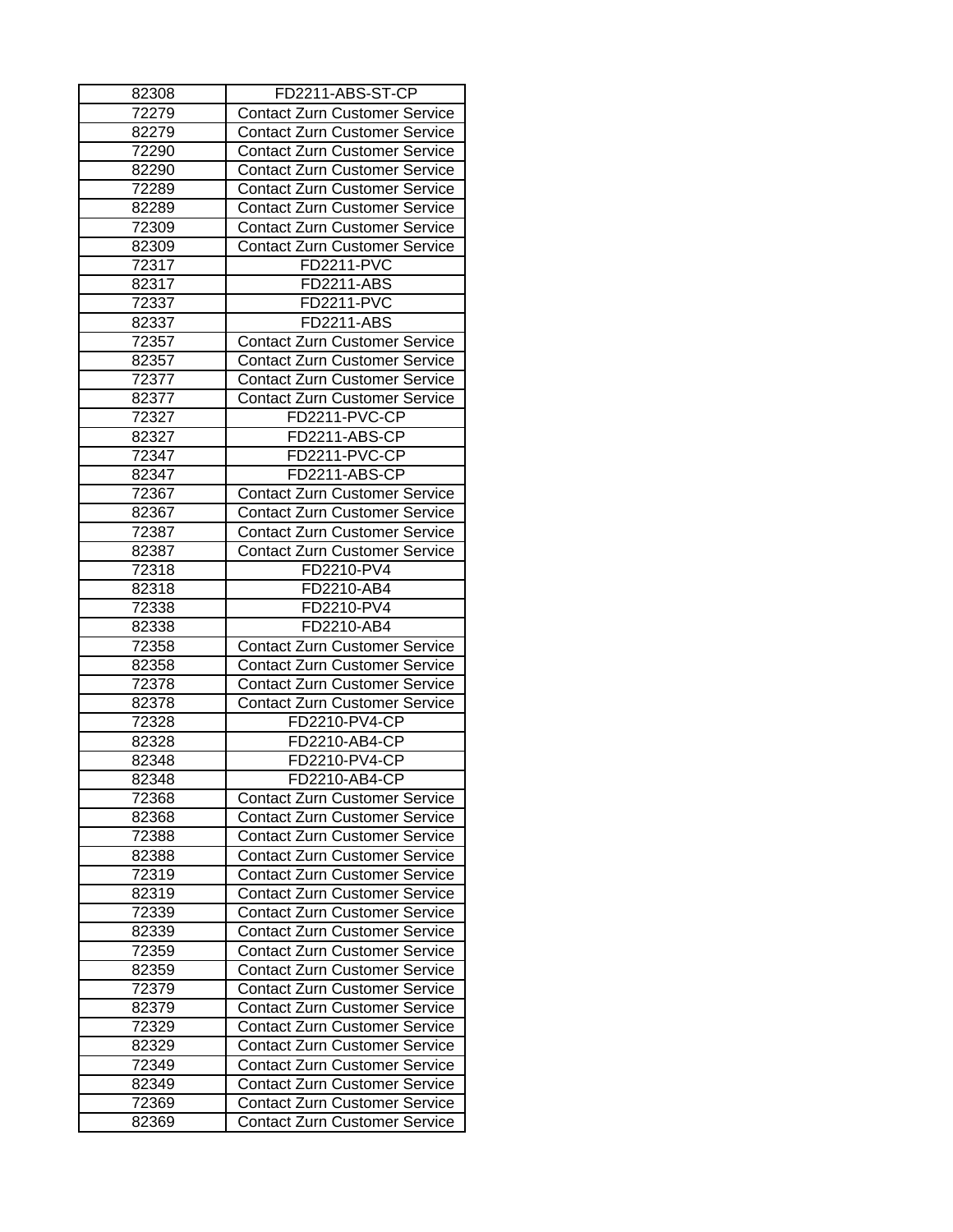| 72389 | <b>Contact Zurn Customer Service</b> |
|-------|--------------------------------------|
| 82389 | <b>Contact Zurn Customer Service</b> |
| 74122 | <b>Contact Zurn Customer Service</b> |
| 84122 | <b>Contact Zurn Customer Service</b> |
| 74152 | CR06NIP2S-C                          |
| 84152 | CR06NIA2S-C                          |
| 74182 | <b>Contact Zurn Customer Service</b> |
| 84182 | <b>Contact Zurn Customer Service</b> |
| 74123 | <b>Contact Zurn Customer Service</b> |
| 84123 | <b>Contact Zurn Customer Service</b> |
| 74153 | CR06NIP3S-C                          |
| 84153 | CR06NIA3S-C                          |
| 74183 | <b>Contact Zurn Customer Service</b> |
| 84183 | <b>Contact Zurn Customer Service</b> |
| 74124 | <b>Contact Zurn Customer Service</b> |
| 84124 | <b>Contact Zurn Customer Service</b> |
| 74154 | CR06NIP4S-C                          |
| 84154 | CR06NIA4S-C                          |
| 74184 | <b>Contact Zurn Customer Service</b> |
| 84184 | <b>Contact Zurn Customer Service</b> |
| 74126 | <b>Contact Zurn Customer Service</b> |
| 84126 | <b>Contact Zurn Customer Service</b> |
| 74156 | <b>Contact Zurn Customer Service</b> |
| 84156 | <b>Contact Zurn Customer Service</b> |
| 74186 |                                      |
| 84186 | <b>Contact Zurn Customer Service</b> |
|       | <b>Contact Zurn Customer Service</b> |
| 74132 | <b>Contact Zurn Customer Service</b> |
| 84132 | <b>Contact Zurn Customer Service</b> |
| 74162 | CR06NIP2S-C                          |
| 84162 | CR06NIA2S-C                          |
| 74192 | <b>Contact Zurn Customer Service</b> |
| 84192 | <b>Contact Zurn Customer Service</b> |
| 74133 | <b>Contact Zurn Customer Service</b> |
| 84133 | <b>Contact Zurn Customer Service</b> |
| 74163 | CR06NIP3S-C                          |
| 84163 | CR06NIA3S-C                          |
| 74193 | <b>Contact Zurn Customer Service</b> |
| 84193 | <b>Contact Zurn Customer Service</b> |
| 74134 | <b>Contact Zurn Customer Service</b> |
| 84134 | <b>Contact Zurn Customer Service</b> |
| 74164 | CR06NIP4S-C                          |
| 84164 | CR06NIA4S-C                          |
| 74194 | <b>Contact Zurn Customer Service</b> |
| 84194 | <b>Contact Zurn Customer Service</b> |
| 74136 | <b>Contact Zurn Customer Service</b> |
| 84136 | <b>Contact Zurn Customer Service</b> |
| 74166 | <b>Contact Zurn Customer Service</b> |
| 84166 | <b>Contact Zurn Customer Service</b> |
| 74196 | <b>Contact Zurn Customer Service</b> |
| 84196 | <b>Contact Zurn Customer Service</b> |
| 74142 | <b>Contact Zurn Customer Service</b> |
| 84142 | <b>Contact Zurn Customer Service</b> |
| 74172 | CS06NIP2S-C                          |
| 84172 | CS06NIA2S-C                          |
| 74202 | <b>Contact Zurn Customer Service</b> |
|       |                                      |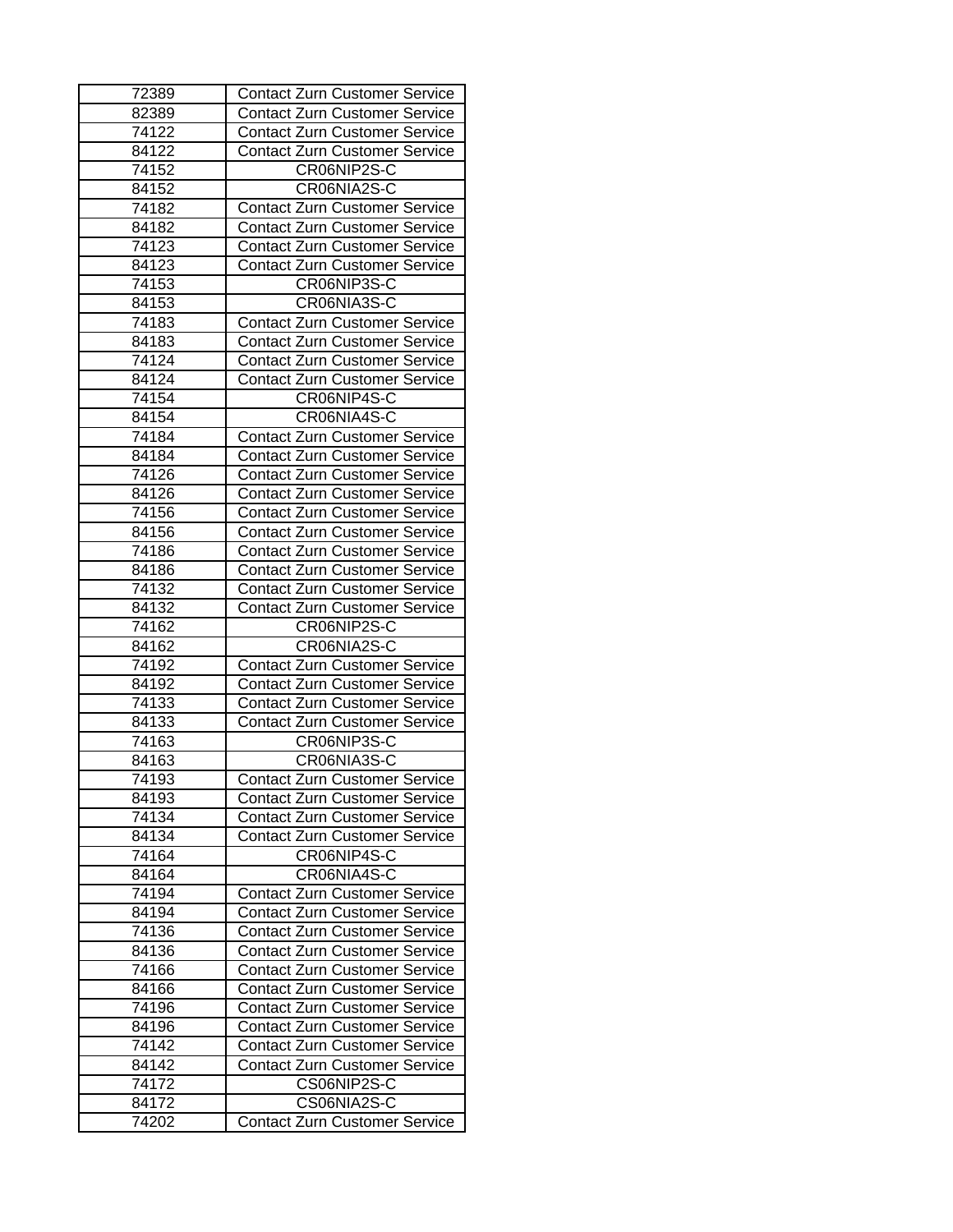| 84202 | <b>Contact Zurn Customer Service</b>                                         |
|-------|------------------------------------------------------------------------------|
| 74143 | <b>Contact Zurn Customer Service</b>                                         |
| 84143 | <b>Contact Zurn Customer Service</b>                                         |
| 74173 | CS06NIP3S-C                                                                  |
| 84173 | CS06NIA3S-C                                                                  |
| 74203 | <b>Contact Zurn Customer Service</b>                                         |
| 84203 | <b>Contact Zurn Customer Service</b>                                         |
| 74144 | <b>Contact Zurn Customer Service</b>                                         |
| 84144 | <b>Contact Zurn Customer Service</b>                                         |
| 74174 | CS06NIP4S-C                                                                  |
| 84174 | CS06NIA4S-C                                                                  |
| 74204 | <b>Contact Zurn Customer Service</b>                                         |
| 84204 | <b>Contact Zurn Customer Service</b>                                         |
| 74146 | <b>Contact Zurn Customer Service</b>                                         |
| 84146 | <b>Contact Zurn Customer Service</b>                                         |
| 71476 | <b>Contact Zurn Customer Service</b>                                         |
| 84176 | <b>Contact Zurn Customer Service</b>                                         |
| 74206 | <b>Contact Zurn Customer Service</b>                                         |
| 84206 | <b>Contact Zurn Customer Service</b>                                         |
| 74212 | <b>Contact Zurn Customer Service</b>                                         |
| 84212 | Contact Zurn Customer Service                                                |
| 74222 | CR06NIP2S-C                                                                  |
| 84222 | CR06NIA2S-C                                                                  |
| 74232 | <b>Contact Zurn Customer Service</b>                                         |
| 84232 | <b>Contact Zurn Customer Service</b>                                         |
| 74213 | <b>Contact Zurn Customer Service</b>                                         |
| 84213 | <b>Contact Zurn Customer Service</b>                                         |
| 74223 | CR06NIP3S-C                                                                  |
| 84223 | CR06NIA3S-C                                                                  |
| 74233 |                                                                              |
| 84233 | <b>Contact Zurn Customer Service</b><br><b>Contact Zurn Customer Service</b> |
| 74214 |                                                                              |
| 84214 | <b>Contact Zurn Customer Service</b>                                         |
|       | <b>Contact Zurn Customer Service</b>                                         |
| 74224 | CR06NIP4S-C                                                                  |
| 84224 | CR06NIA4S-C                                                                  |
| 78012 | RD08PLP2S                                                                    |
| 88012 | RD08PLA2S                                                                    |
| 78022 | RD08CIP2S                                                                    |
| 88022 | RD08CIA2S                                                                    |
| 78013 | RD08PLP3S                                                                    |
| 88013 | RD08PLA3S                                                                    |
| 78023 | RD08CIP3S                                                                    |
| 88023 | RD08CIA3S                                                                    |
| 78014 | RD08PLP4S                                                                    |
| 88014 | RD08PLA4S                                                                    |
| 78024 | RD08CIP4S                                                                    |
| 88024 | RD08CIA4S                                                                    |
| 42210 | FD2254-AB2-FMT                                                               |
| 42213 | FD2254-PV2-FMT                                                               |
| 42399 | FD2254-AB2-R5-PB                                                             |
| 42404 | FD2254-PV2-R5-PB                                                             |
| 42218 | FD2254-AB2-CS                                                                |
| 42219 | FD2254-PV2-CS                                                                |
| 42393 | FD2254-AB2-CS4-CP                                                            |
| 42394 | FD2254-PV2-CS4-CP                                                            |